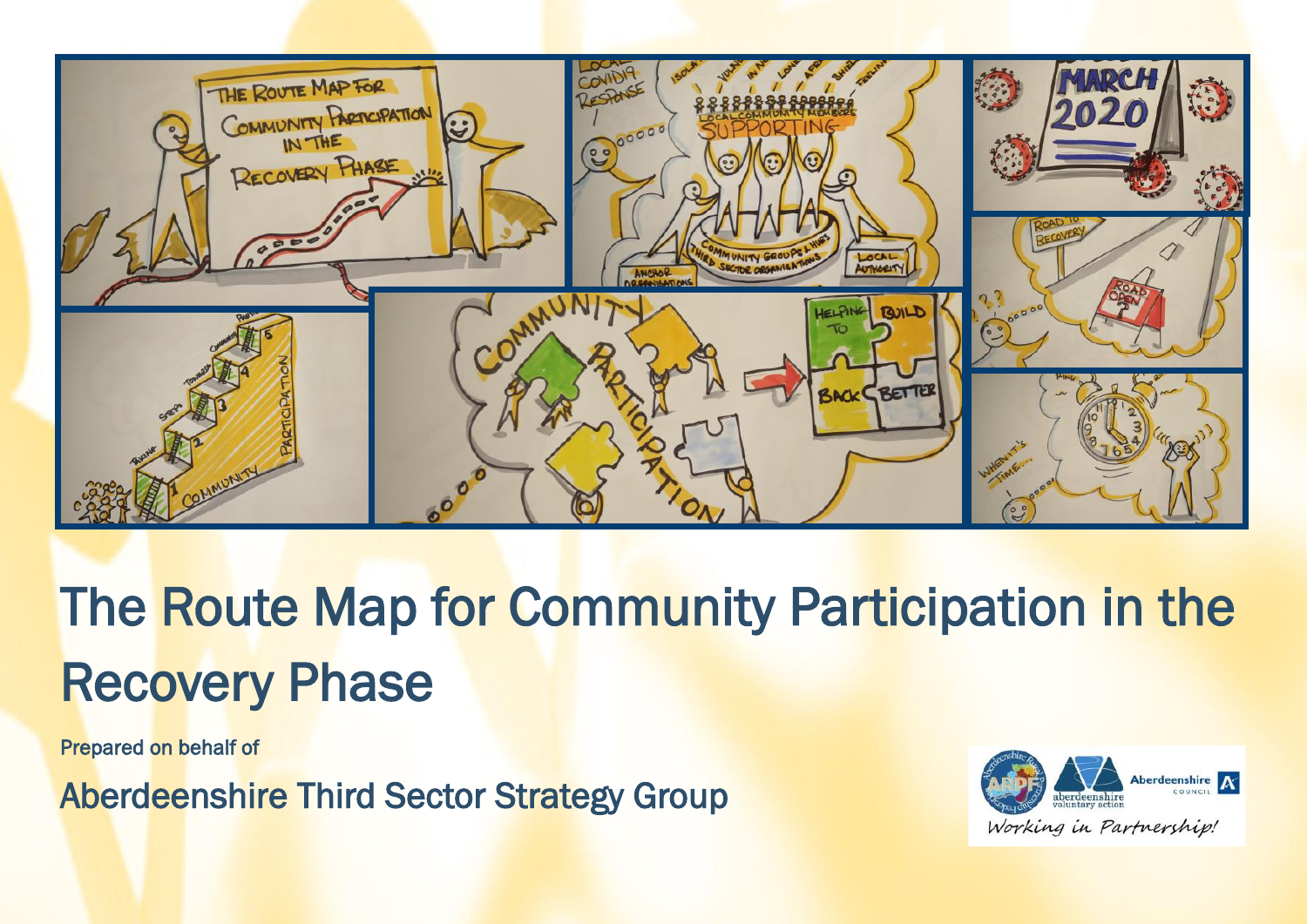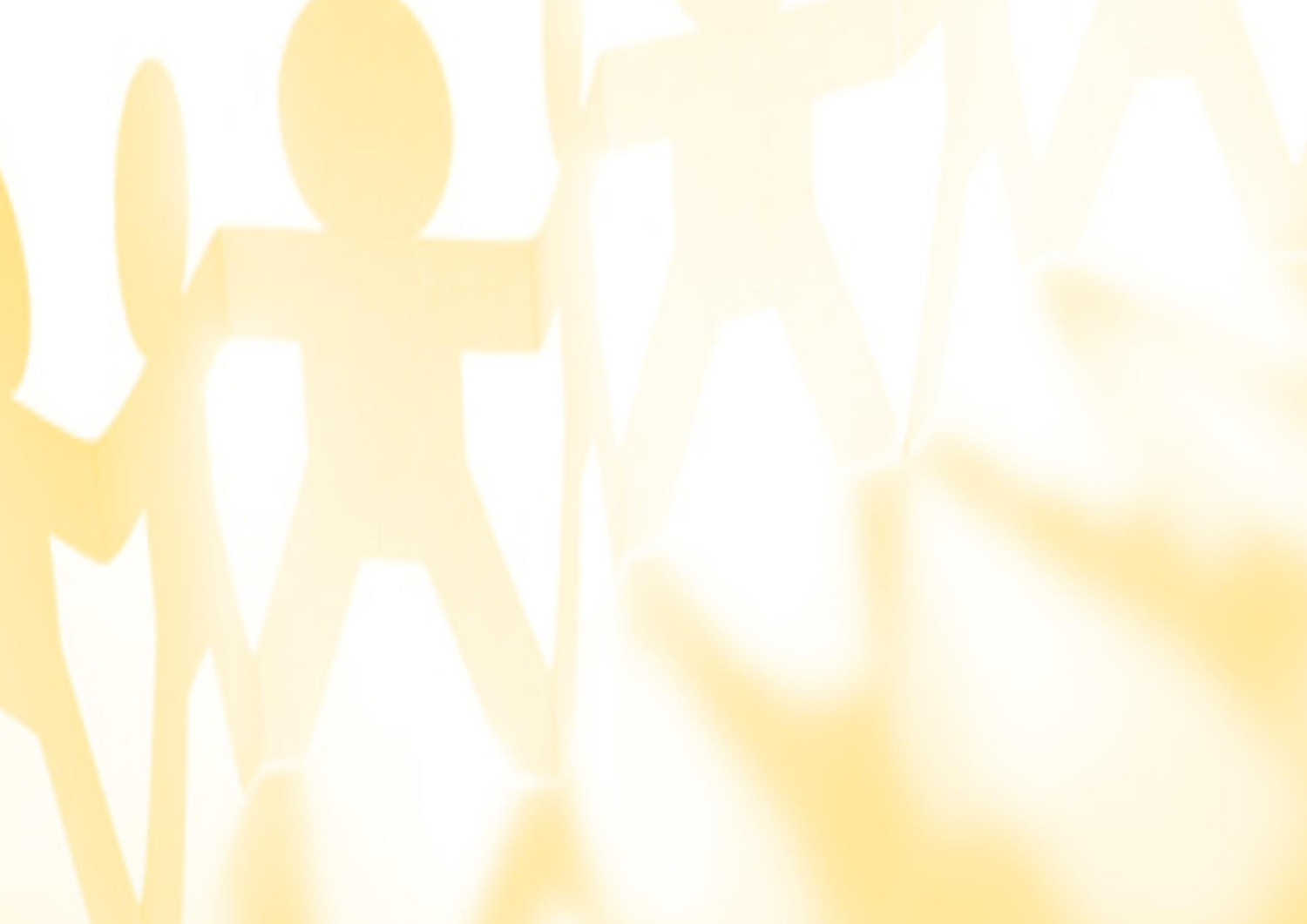# **Introduction:**

The Community and Third Sector response to the COVID19 Crisis has been well documented and recorded as having made a vital contribution to the reduction in the immediate damage impact of the pandemic. Community groups and organisations supported communities especially the isolated and vulnerable at a level the Public sector could not have achieved alone. This demonstrates better than ever before, the power of co-working.

Community participation has been essential in the collective response to the emergency caused by COVID19 and the ongoing crisis. This ranges from raising understanding of compliance with 'Lockdown' and the continued restrictions to the emergence of community run support services including providing food, pastoral support, assistance with shopping, collecting prescriptions and befriending. These vital services have been delivering outcomes around health and wellbeing and mental health.

It has been widely acknowledged that the impact of this pandemic will result in greater numbers of the population experiencing mental health issues. Issues beyond anxiety and worry for the future, raised stress levels and boredom. Good mental health has strong links to good physical health. These factors are proven to help to sustain positive social and economic outcomes for individuals and society.

Times of crisis often offer the opportunity for change. If we are to look at a fairer society and consider how we build back better, we will start to look at the systems and approaches and whether they will be receptive to proposals for reform and transformation. What approaches or changes should we be looking to adopt in the face of creating more equitable service delivery?

**One stark observation made of the response to the crisis is that 'one size does not fit all'. Inequalities which have remained largely hidden within some communities have emerged during the pandemic and the need for an equitable response has become evident as the months have rolled on. At the time of writing this paper, there is an emerging need to examine the current response. It is a fluid situation and the "all hands to the pumps" community response to the emergency cannot be sustained. This topical repair to fundamental causes of need cannot be considered a long-term solution. There is work required to address root causes of food poverty, inequalities, and access to services.**

> This paper is intended to explore the route to recovery to build back better to create a fairer society and how community participation could be key to making the positive changes we want to see.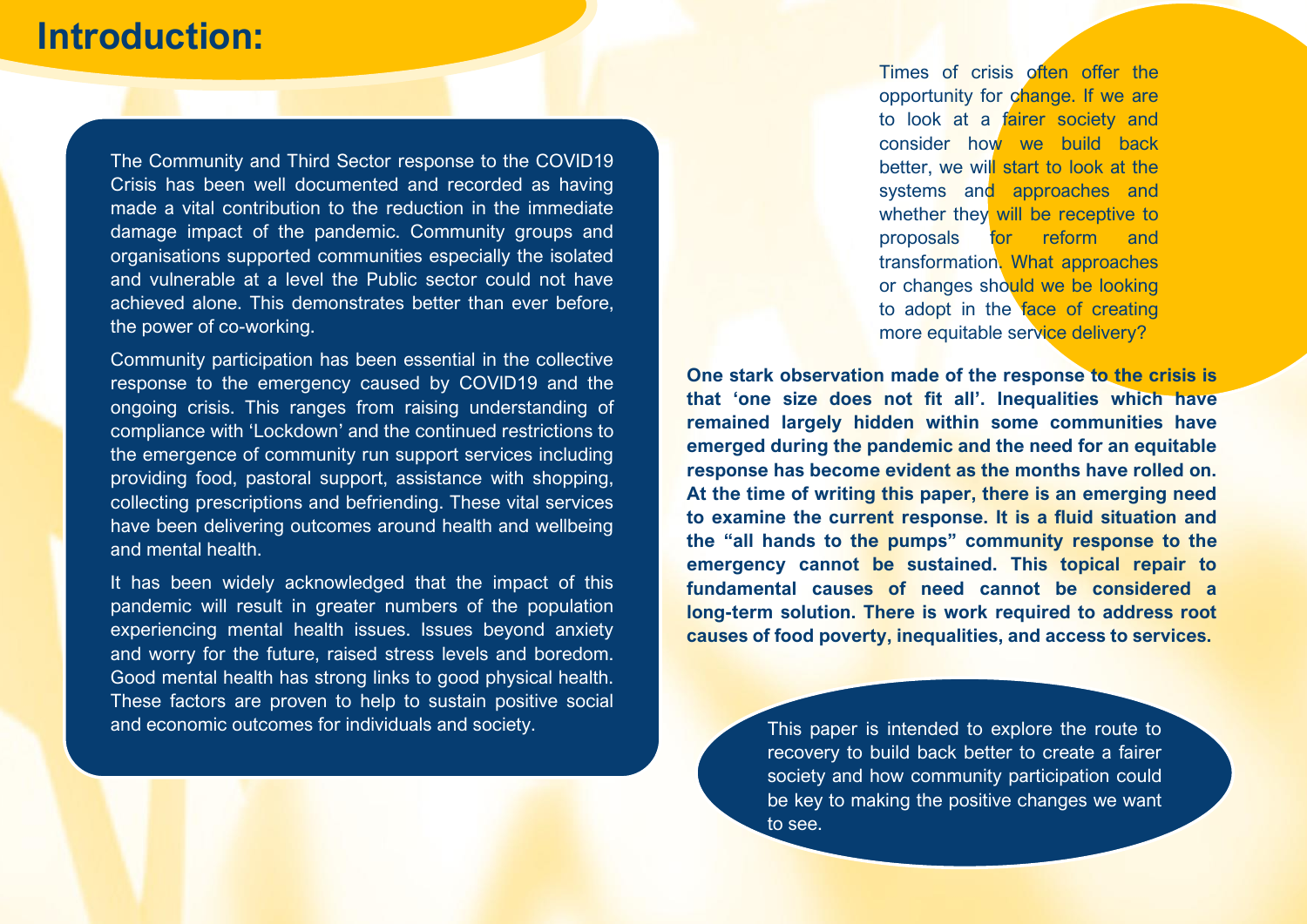There are still many questions that cannot be answered regarding the future as globally we are still in the grip of the pandemic and communities are still actively responding and reacting to the immediate need. However, thought needs to be given to the way forward and how this experience will inform approaches which will make for a more robust and resilient society committed to fairness and positive change.

It is important that communities are included in the design and implementation of programmes and services to ensure ownership over the recovery process. That same commitment which has been seen in the collective response.

No public agency can know as much about the needs of a community, as that community itself. The challenge is in harvesting it accurately and inclusively, and ensuring communities have full and accurate information in order to help ideas for workable solutions grow.

Furthermore, participation has a positive psychological effect in overcoming trauma. COVID19 impacted all our lives to varying degrees; the mental health impacts will be felt in months to come; economic impacts for years to come. Considering this anticipated increase in mental health related issues, taking an inclusive and participatory approach could be instrumental in reducing the potential impact.

**Experience has shown, where community involvement has been encouraged in areas encountering natural disasters, it can produce wide-ranging advantages. The main principles according to the World Health Organization are:**

- **Communities can and should determine their own priorities when faced with challenges**
- **Communities have an enormous depth and breadth of collective experience and knowledge in a community which can be built upon to bring about positive change and improvements**
- **When communities understand problems, they will more readily act to solve them**
- **Communities solve their own problems best in a participatory group process.**

Participation is not a quick fix solution. There are clear principles but not a rigid ideology which can be complex and full of challenges. Any approaches must remain flexible, and sensitive to the local context. Just as with the response, a 'one size fits all' model will not produce an equitable society.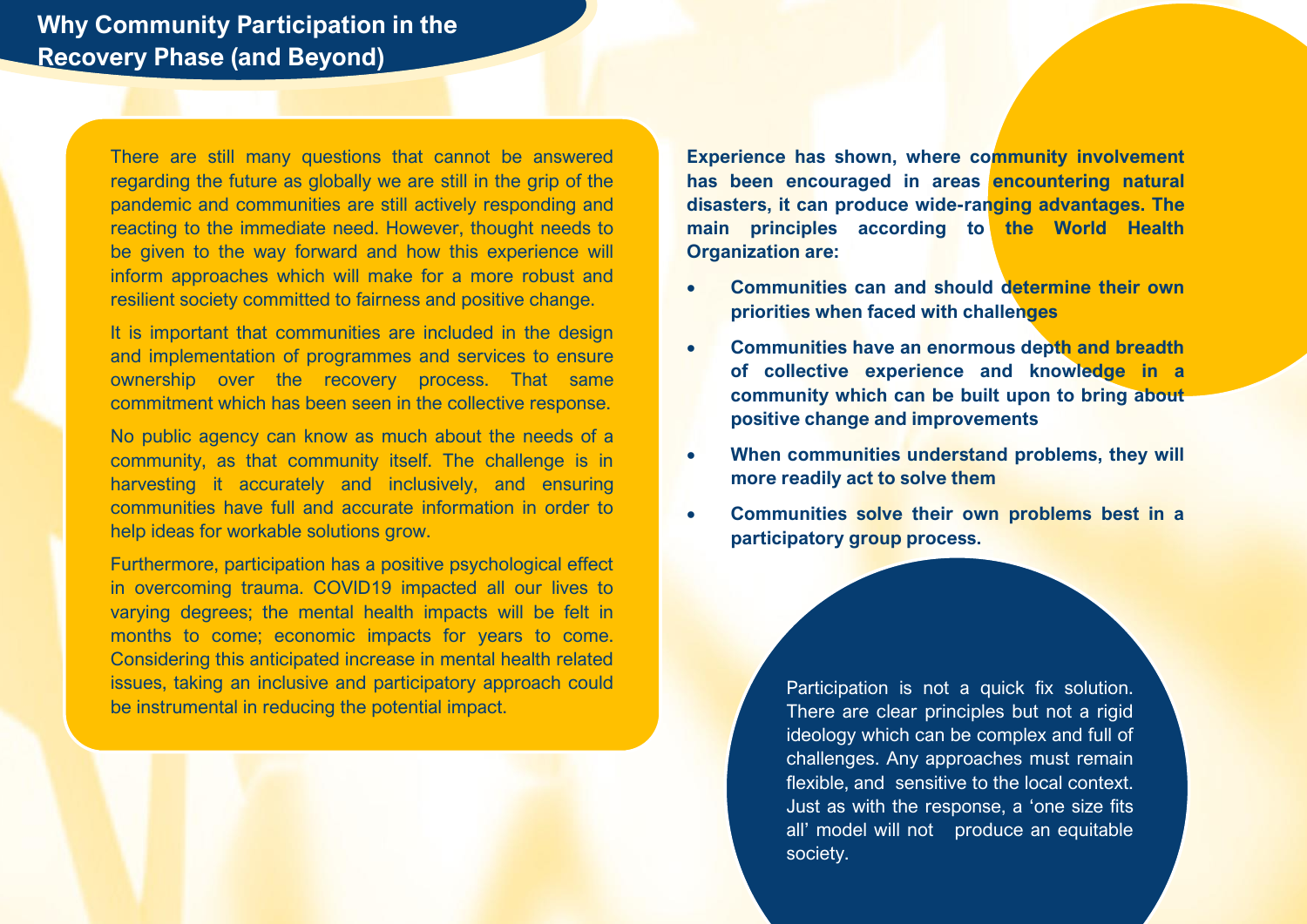# **Exploring the Steps**

When faced with the inevitable deficits in budgets, it is easy to see difficult decisions coming with cuts and disposals of assets to close the financial hole. It is hoped there will be consideration given to how working in collaboration with different sectors will stem some of the bleeding. We have witnessed the resilience and lead taken by many of our communities to address the needs of people affected by self-isolation, financial hardship, food poverty, mental health and wellbeing and other challenges and this has reduced the immediate damage from COVID19. This citizenship has the potential to find innovative and creative solutions in recovery and to continue to build community capacity which will help our places thrive once again. We are already seeing legacies of desires and willingness to continue community initiatives, such as community larders, where the crisis has brought communities together and have perhaps reached those who were in need prior to the pandemic. It is important that we foster this mood and build back a better and more equitable society which embraces and nurtures this social conscience.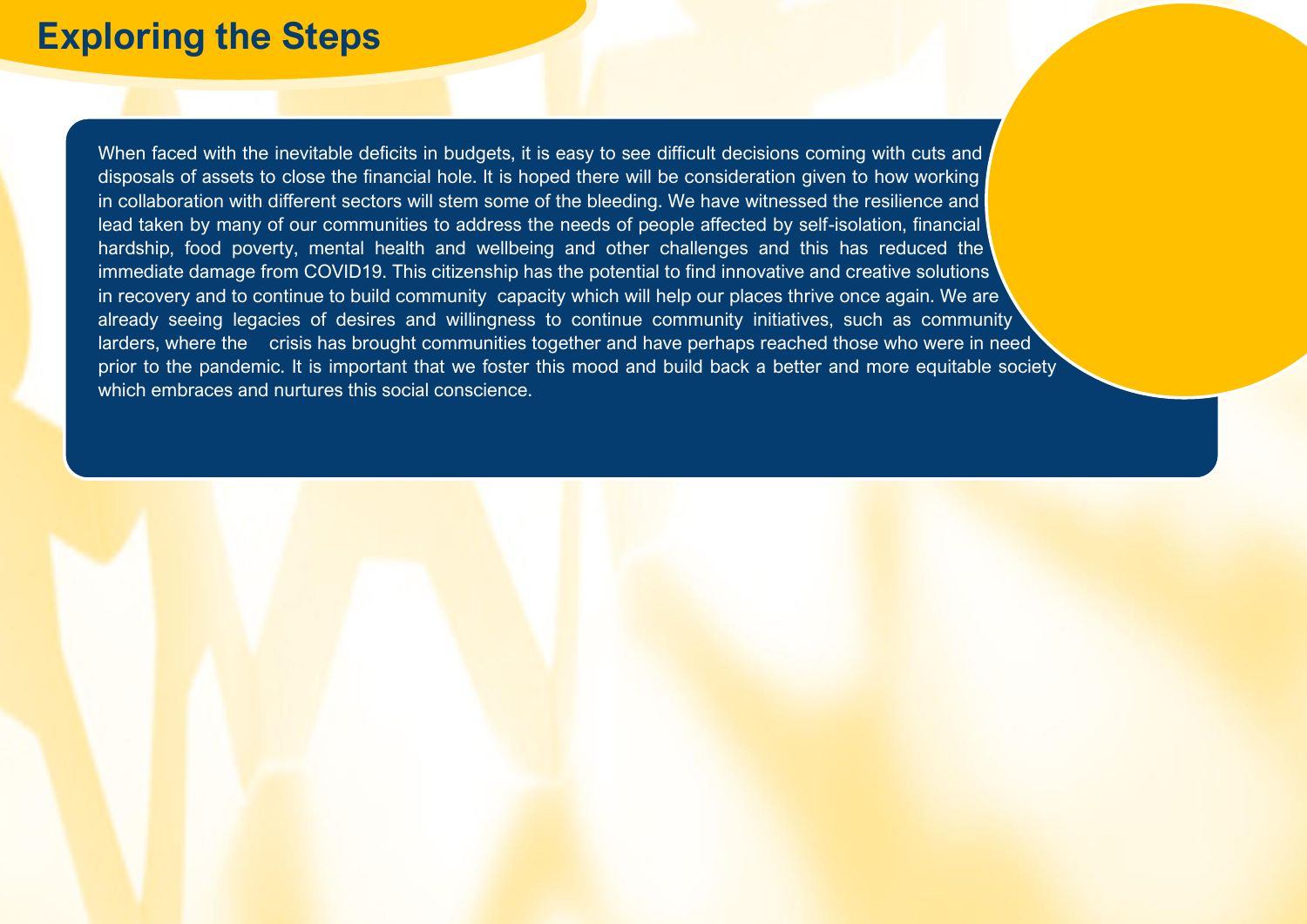# **Exploring the Steps**

Effective processes for community participation are hard to establish precipitously. Meaningful relationships between stakeholders should be developed to ensure sustainable and inclusive participation. At a local level, the Local Authority's flexible reaction to support the community response has fostered stronger relationships between the two sectors. This will play a major part in the recovery phase if that trust is nurtured.

As we explore the steps of the Route Map for Community Participation in the Recovery Phase, it is apparent that the intention will be to continue a road already identified prior to COVID19. The Local Governance Review and The Community Empowerment Act (2015) have already paved a way through to the Third Sector playing a major role in our place; economically, environmentally, culturally, and socially. We now have the opportunity to expedite the vision in the context of the pandemic and the community response to the emergency. That response, as previously noted, made a massive impact in limiting the immediate damage of the crisis, which the Public Sector acknowledges, they could not have achieved alone. This overwhelming sense of citizenship in a time of community need has the potential to help shape a new way forward in perhaps less urgent but equally challenging and difficult circumstances as we take the cautious steps into rebuilding what has been lost over the past few months. This situation offers a unique opportunity to look at what regrowth might look like. There are many innovative approaches up for consideration including concepts such as Degrowth, Community Wealth, and Local Economics. This dialogue is providing fertile ground to grow an audience more open to Community Participation.

In Step One and Step Three we emphasise essential meaningful dialogue and nurturing a climate of confidence which is more than tokenism. Successful community participation can only work if Community, or Third Sector and Public Sector work together as a partnership of equals. The approach needs to be one of working with rather than doing to communities.



**The steps are not unfamiliar to those of us working towards realising the vision set out in the Community Empowerment Act (2015), but they are so pertinent now in terms of dealing with the budgetary challenges ahead.**

**The consequences of the financial costs of the pandemic are going to impact all three sectors hard over the coming months, if not years. This is the time to consider different approaches including those which support and enable high quality collaboration between communities/Third Sector and the Public Sector to improve the design and delivery of public services to maximise the impact of public investment.**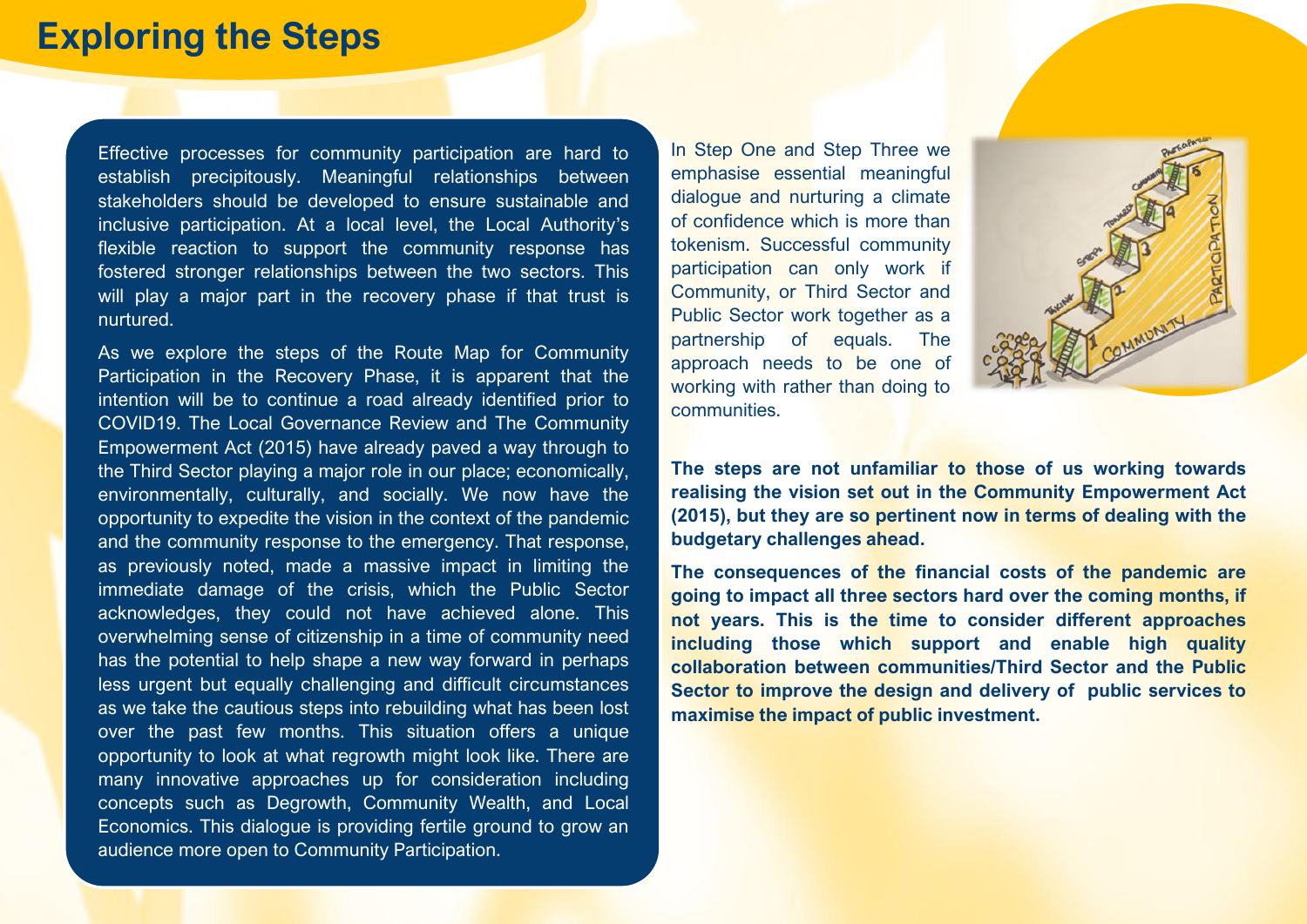Public Bodies perhaps need to enter into meaningful dialogue with communities and the Third Sector. This should move beyond simply gathering views and instead build through dialogue and deliberation to fully codesign responses.

We need to ensure equalities are being met and that support is not disadvantaging those furthest away from engaging. Experience has shown that local participation can often be captured by local elites and the vulnerable left out of the process. With the potential for more of the population facing economic hardship and security and other issues surrounding mental health, digital exclusion, social isolation and loneliness, these voices need to be heard. Spaces are required to make it easy for people to participate on their own terms.

If we were better positioned in progressing the idea of mainstreaming Participatory Budgeting, we could respond to emerging opportunities that lie ahead to build community resilience through PB. Can PB be relevant at this time?

Early attempts at PB at a local level have been concentrated on more of a small grant giving exercise in an attempt to help communities understand the challenges around making difficult decisions. Unfortunately, the real ideology of PB may have been lost through this process as the small budgets on offer have not allowed for great change to be achieved and diminished the perception of what this approach could do if mainstreamed. Perhaps this is an approach which requires revisiting especially as public services will be cut or downsized due to efficiencies forced by restricted budgets.

**During this pandemic, the government has distributed millions of**  pounds in relief efforts. The approach taken with some of the **government funding appointing Anchor Third Sector Organisations has done much to ensure the funds have reached grass roots organisations and this has proven a great demonstration of the value placed on the work of these communities. We now need to strengthen democracy, to ensure future funding is allocated equitably and democratically, and to guarantee local communities, especially our most marginalised and vulnerable populations, have a say in these decisions that will greatly affect them. On a personal level, at times during this crisis, many of us will have felt isolated and helpless; people need a way to feel connection and a sense of control. Participatory budgeting offers both.** 

We still have work to do regarding PB but there is still scope to bring communities into the conversation. Communities need to know their voices will be included in the approach for recovery.

This must be significant and open to divergent views.

We are and will continue to be living in unprecedented times and perhaps extraordinary approaches and solutions will see us through.

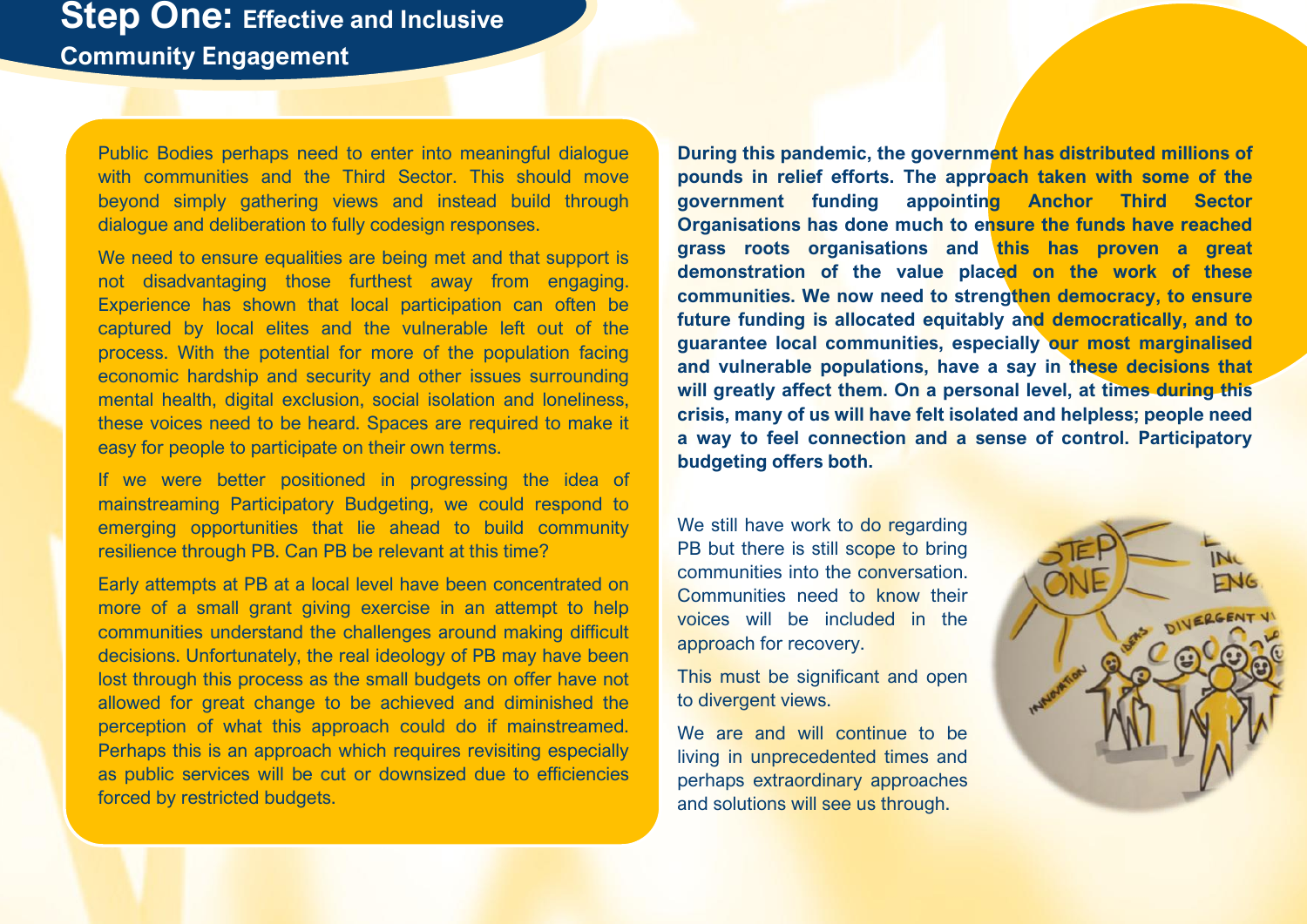### **Step Two: Building Strong Communities**

#### **Commitment to Sustainable Resourcing and Support of Anchor Organisations**

Anchor organisations are vital in a strong community armoury. Rural Partnerships, Development Trusts, TSIs and other support organisations are the wind beneath the wings of many a great project, initiative, or group. Often this work is hidden so as not to not take credit for what communities achieve. As a result, anchor organisations may not receive the recognition for the real difference they make. In essence without that helping hand, point of contact, experience of others that have tried it before many community initiatives may not be realised.

As the level of local action in response to the crisis increased, (groups stepping up and looking out for their own communities) anchor organisations along with partners extended practical support and shared vital information, which enabled communities to deliver support to those in need. There will be a need to harness this community spirit and innovation to help our groups rebuild, albeit on a slightly different landscape, when we emerge from this crisis.

There is a need to support the growth of strong communities, supporting sustainability, resilience, and enterprise. To realise and enhance the support of anchor organisations to ensure that vital resource is readily available.



**Anchor organisations can be the conduit to develop and support mutual understanding and respectful relationships between sectors. They work to develop social capital – supporting the growth of effective relationships within community groups, between communities and between communities and external agencies.**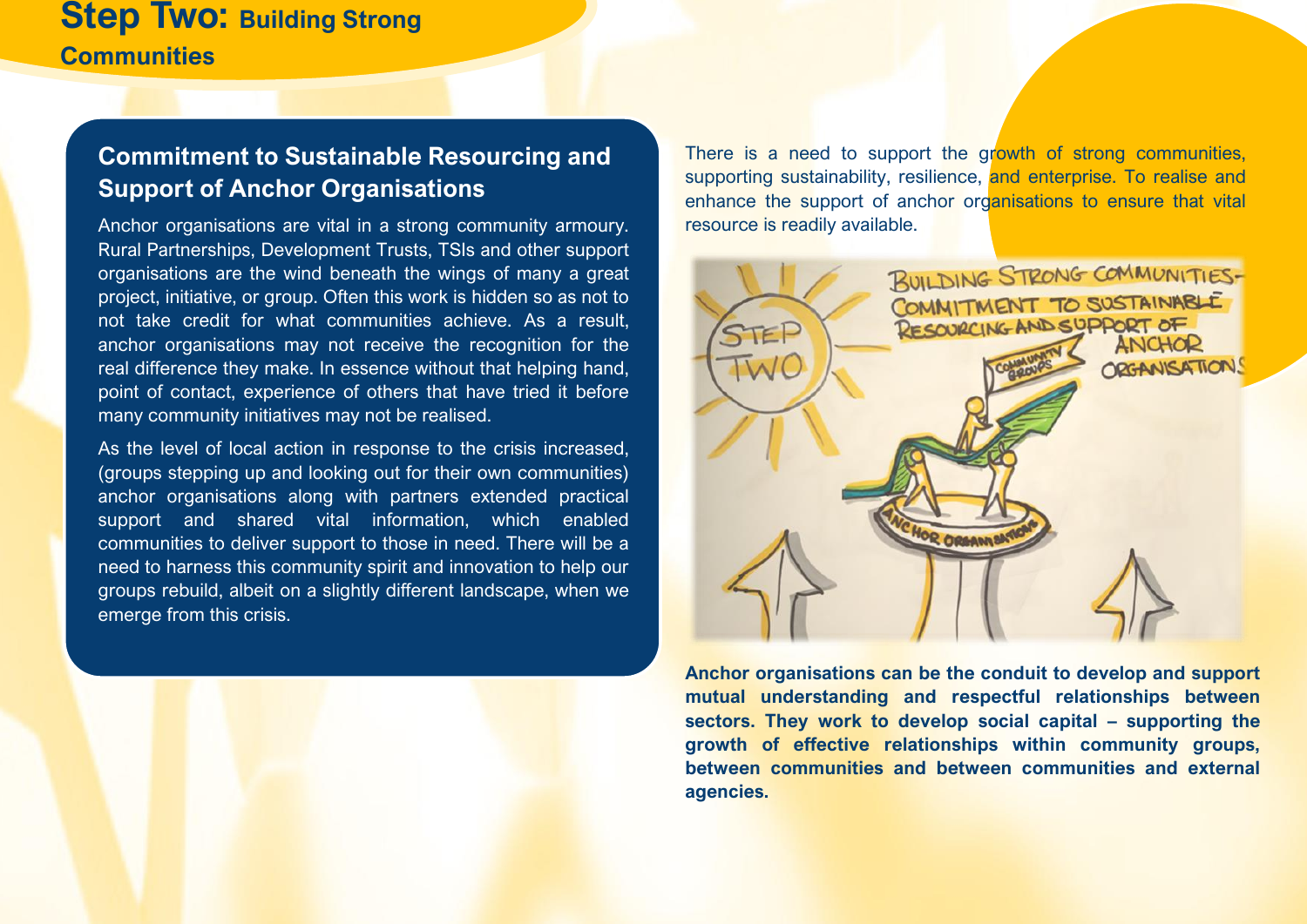#### **Co Design, Co-Production**

Policy developments in recent years have further fixed co-production in Scotland's policy landscape. The Christie Commission states that public services need to be "built around people and communities, their needs, aspirations, capacities and skills, and work to build up their autonomy and resilience..."

Co-design provides a basis for transformational approaches and provides a commitment to collaborate not just between services, but to bring services together. If public service agencies become catalysts and facilitators there is scope to create equitable and effective partnerships to radically change the way public services are planned and delivered.

There are opportunities across all three sectors, that is Public, Third and Private, to coproduce services to offer the best value for money, quality of service through knowledge of "lived experience" and innovation. This is especially prevalent across rural areas where communities and businesses can be one and the same, where there are no clear demarcation lines between the two sectors as the next-door neighbour could be one of the local businesses.

Communication is a large factor when considering the practicalities of co-production. We need to ask; How will the community learn about decision making opportunities? What is the quality of communication? Is genuine dialogue being achieved? Are all members of society being reached? Is consultation sincere, managing expectations, focused and realistic? How do we identify the local need? Where there's rejection, are the reasons explained? The rurality and geography of the area are factors for consideration. Do communities have the capacity to take on more local activity and services and where there is a need to build social capital is there the level of support available? How will information be shared and what are the logistics around potential redistribution of resources? Co-production looks to the assets of people with lived experience, how can they be supported to participate? The underlying factor is the need for mutual trust to be in place. Effective and transparent communication could foster more confident relationships.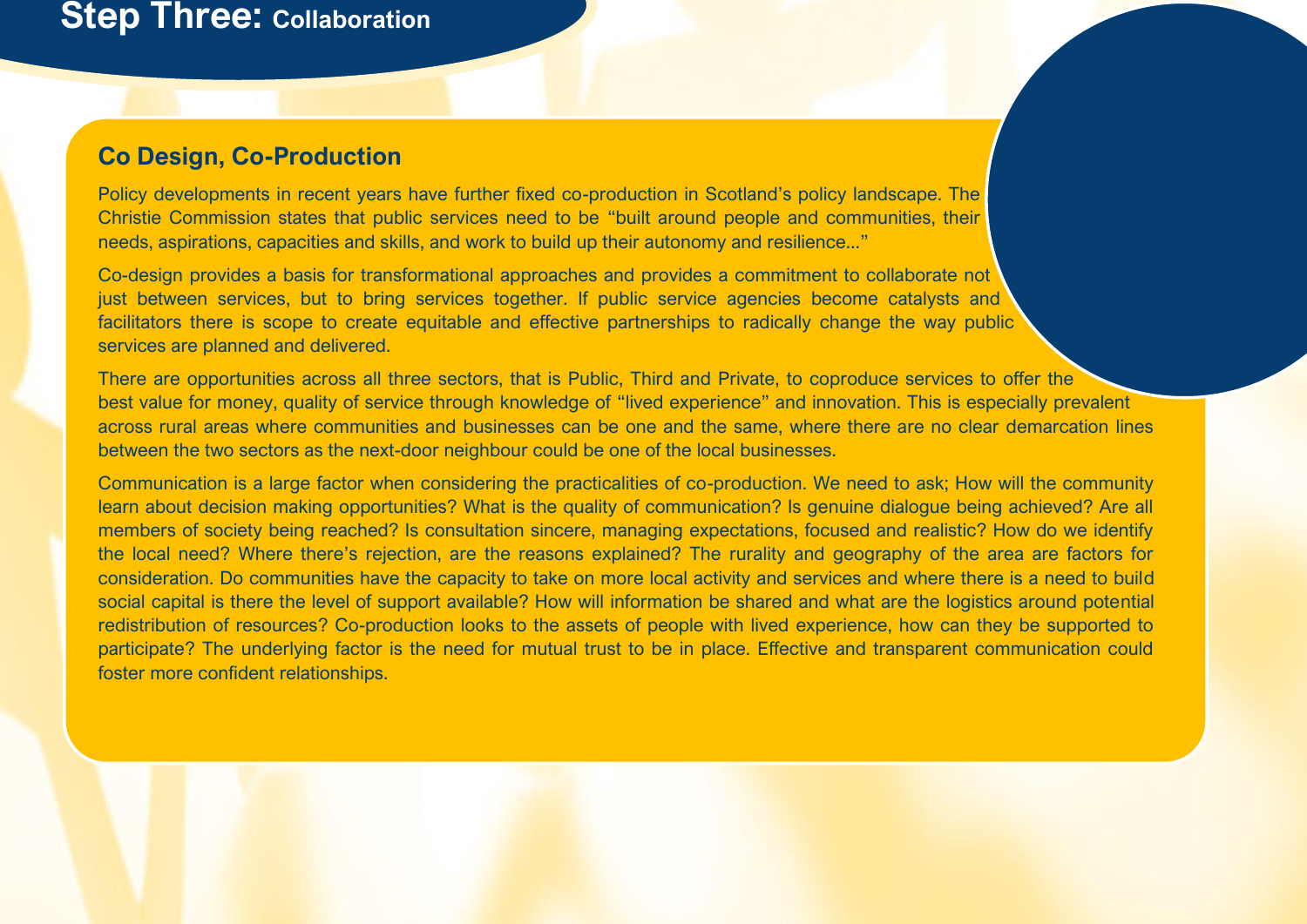## **Step Three: Collaboration**

The conditions which are required for power to be devolved to people from a local authority and/or professionals needs much consideration. There is a need for a change in the way of thinking. Nurturing a climate of confidence with supported community members who have the capacity to be actively involved in the co-productive delivery of public services with a local authority confident enough to let go of the need to be in control. Communities have much to bring to services, but there are questions as to whether they have time and other resources. Also, overcoming the suspicion that working with volunteers is considered a "free option" and how can equity be achieved in such relationships. Mechanisms to ensure advocacy on behalf of vulnerable groups need to be established. There are challenges in reaching some members of the community and effective engagement. The burden of making difficult decisions, how can communities be supported and prepared to cope with such eventualities?



**Third Sector Organisations wishing to embrace opportunities for co-design and co-production will have an obligation to step up and be able to demonstrate robust processes and a commitment to fully engage with user groups. This representation of user views cannot be assumed. If innovative approaches are to work, there needs to be a more sophisticated relationship between the sectors.**

**Whilst not being a straight and easy road ahead, if there is scope to improve the design and delivery of public services whilst maximising the impact of public investment, the time is now.**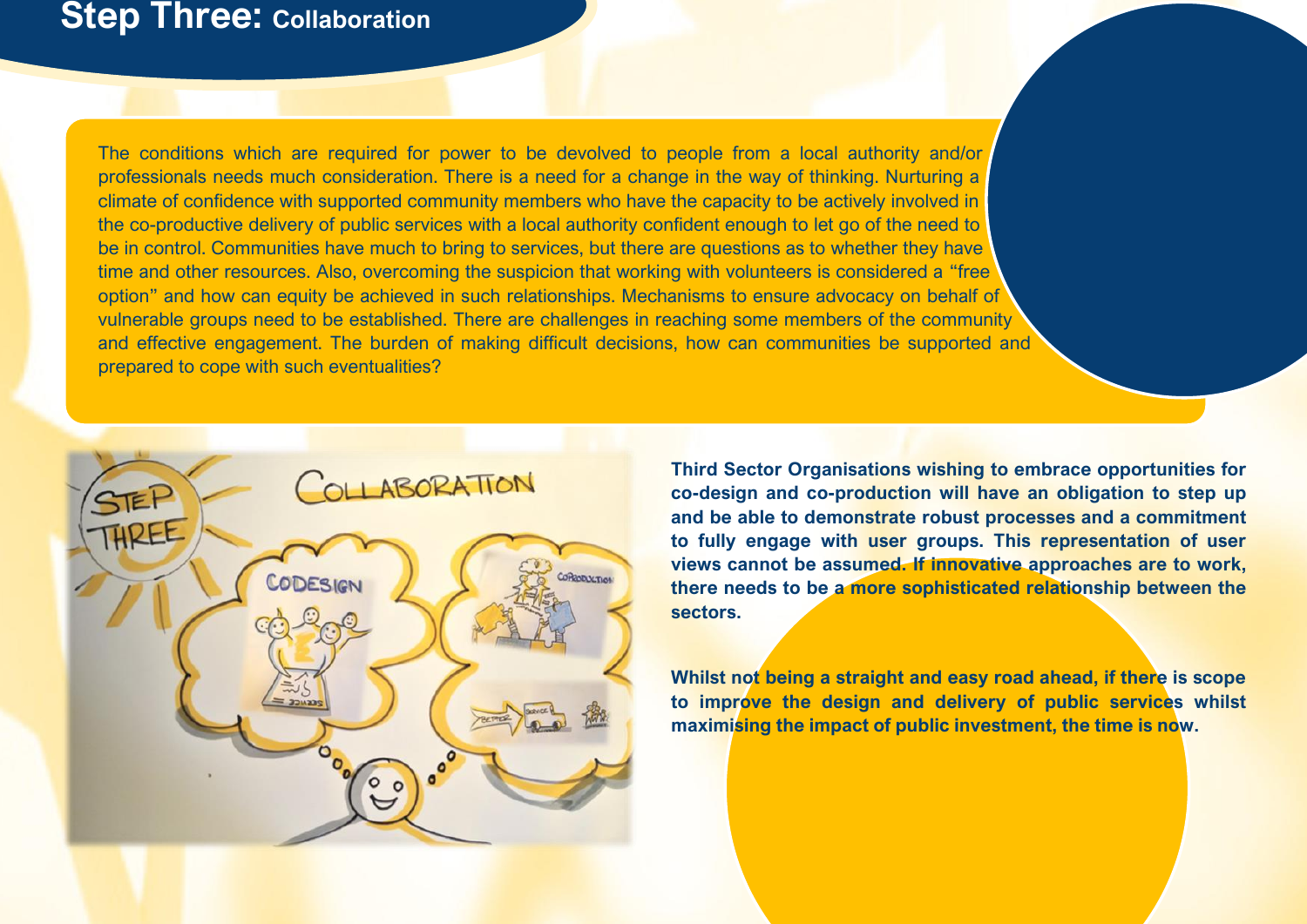#### **Step Four: Trust in Community Ownership of Assets**

#### **Community Ownership of Assets and Cooperative Enterprise**

At a time when fiscal challenges are great, it is understandable that public assets may be considered a potential income source in the short term. However, the long-term benefits of Community Ownership of Assets are well placed to facilitate Community Participation. Benefits highlighted through the Community Ownership Support Service (COSS) include:

- Delivering Social & Economic Purpose
- Changing Attitudes and Relationships; increasing Community Participation
- Moving towards financial self-sufficiency
- Building organisational sustainability

Further consideration has to be made into identifying the correct mode of service delivery. Explore all forms of asset ownership i.e. leases, management agreements, ownership, coproduction of service alongside cooperative working and enterprise.

Innovative and ambitious ideas inevitably hold risks which become barriers to progress. The challenge is looking beyond the risk and what mitigation can be explored to provide the chance of success.



**The key is, as we explore in Step Five, is in being prepared to think and do differently. The potential for longer term return on investment through the community ownership of assets has yet to be fully realised in terms of social, environmental, and economic terms. Unlocking this potential will increase community participation in making the positive changes we want to see, now, more than ever.**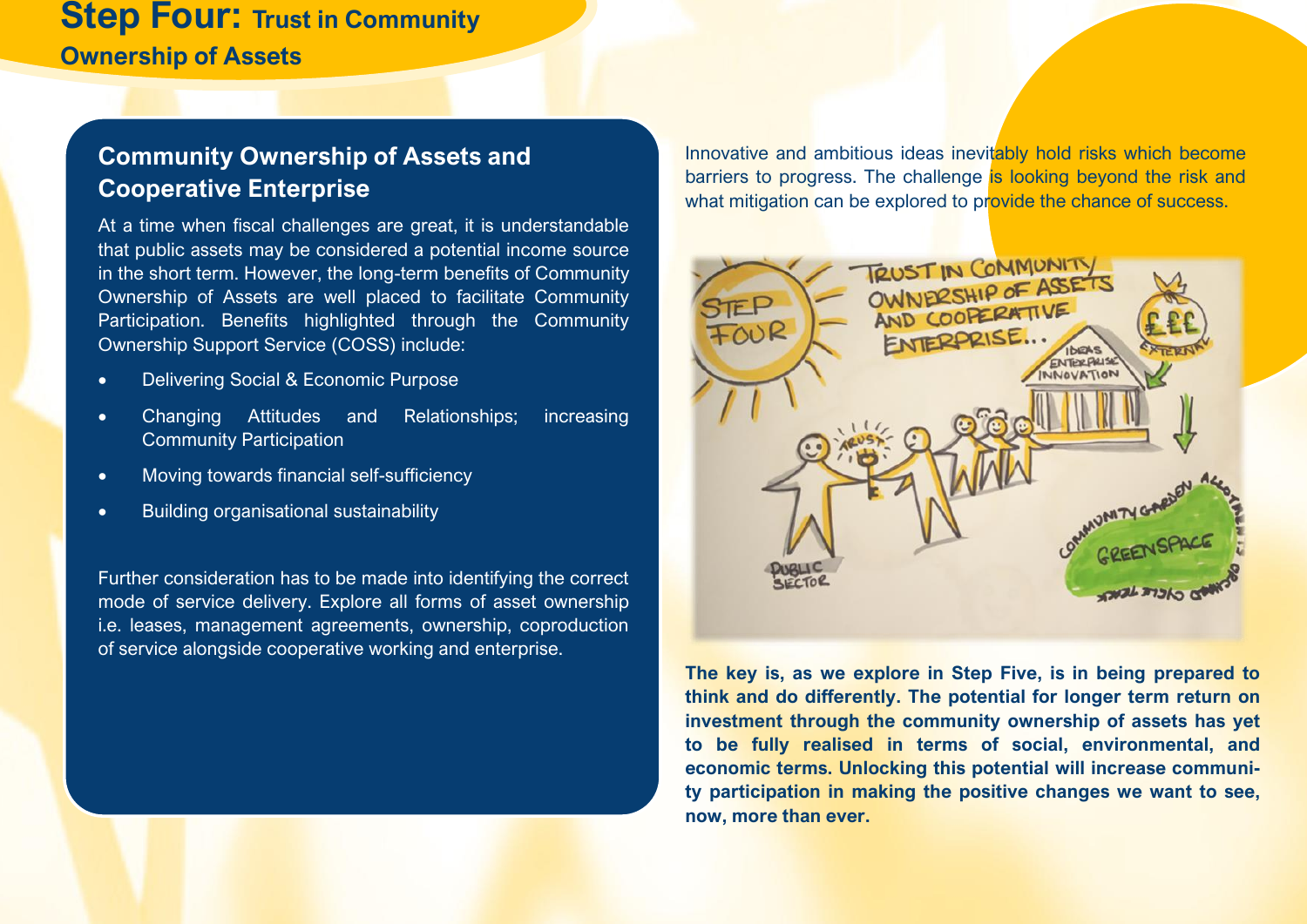### **Step Five: Be prepared to Do and Think Differently**

#### **Be prepared to think and do things differently – Public Services can be shared to shape, innovate, deliver, and add value.**

Christie Commission – "innovate, reshape and add value through public services. Work together to address gaps whilst realising the strain public sector budgets are under, and the flexibility (and sometimes savings) that community led, and community owned delivery can bring."

This needs to come from a position which recognises that citizens and communities are the lifeblood of our place and that engaged and active communities are not a by-product of a successful place but a prerequisite for its success. It is the community and voluntary activity of local people which builds sustainable and resilient communities. Policies need to support and build on this. Community participation can offer services which are creative and community led, providing added value. Applying this approach to some public services could shape, innovate and deliver outcomes with added value.



**The need to be prepared to think and do things differently suggests a change in approach from Public bodies but it is important to ensure the same is expected of the Third Sector. It is a mistake to believe that if it is community it is inherently good or if it is Third Sector it must be better. As within any industry the Third Sector has some remarkable organisations and some that are not so strong or not yet ready. If Third Sector Organisations wish to be taken seriously as an equal credible partner, it is important they are prepared and able to stand up to scrutiny.** 

**Third Sector Organisations are keen to co-produce services because they are in touch with our communities. There is an assumption that TSOs can be utilised effectively for service user engagement. They must be ready to stand up to examination and be able to demonstrate meaningful service user inclusion. If we want to see the Third Sector contribute to the delivery of services at a time of decreasing public funding and increasing demand, TSOs should be focusing internally on improving their own processes and procedures as well as externally improving our partnership and collaborative working to ensure we are making best use of all resources and delivering the best outcomes for our communities.**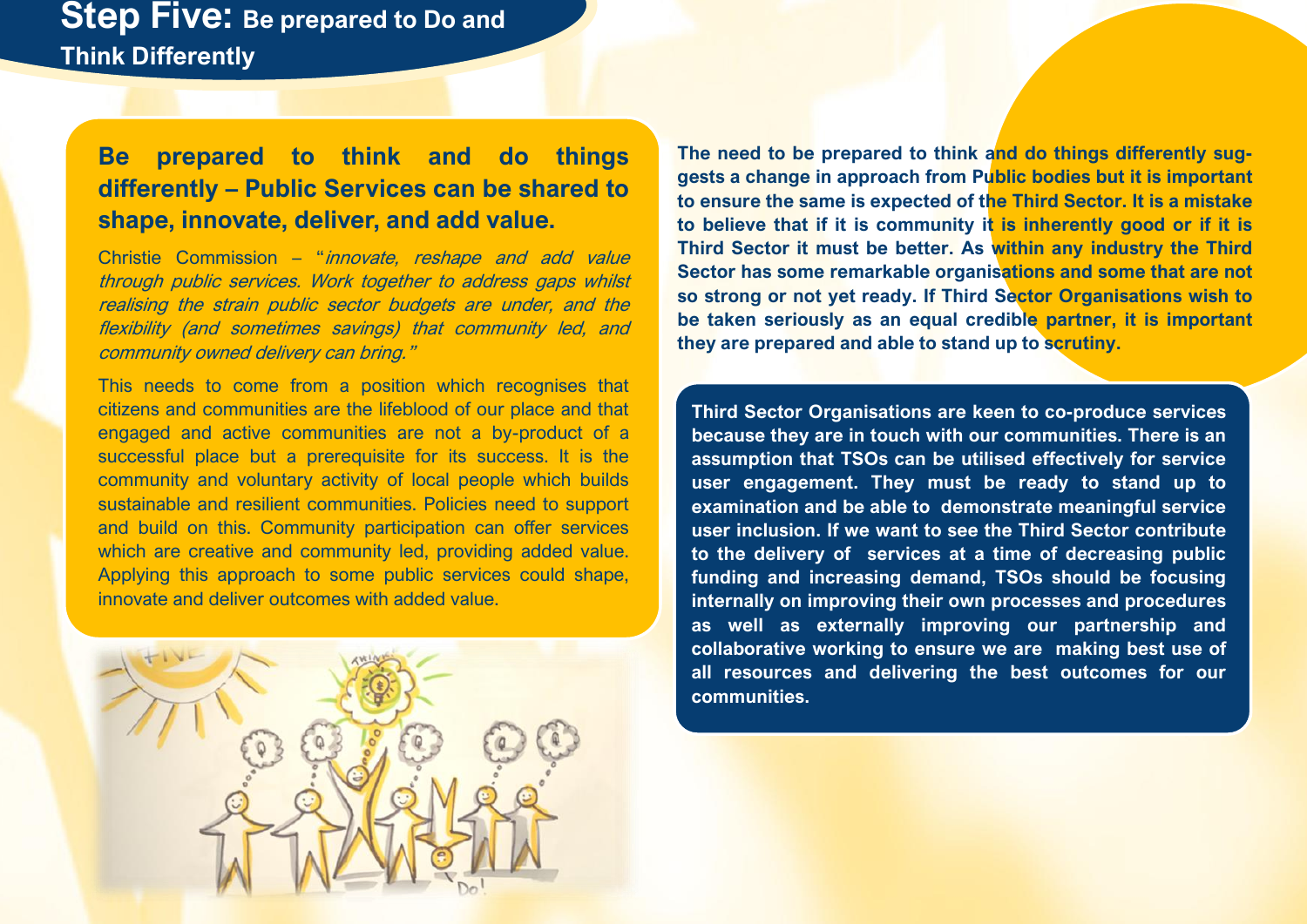# **Conclusion:**

As we stated earlier in this document, Community Participation is not a quick fix but if we are looking to build back better and create a fairer and more equitable place, then it is vital that the recovery phase involves the community in the process. .

The following steps are an approach which is continuing on the road we already started prior to COVID19 however, in the context of recovery they are even more relevant.

- **Step One - Effective and Inclusive Community Engagement -** Create spaces where people can take part on their own terms; move beyond simply gathering views and instead build dialogue and reflection to genuinely co-design responses
- **Step Two - Building Strong Communities – Commitment to Sustainable Resourcing and Support of Anchor Organisations** - To support the growth of strong communities, that is; supporting sustainability, resilience, and enterprise; the support of anchor organisations is essential to realise and enhance organisations and ensure that vital resource is readily available.
- **Step Three - Collaboration – Co Design, Co-Production -** Invest in the conditions required to facilitate the delivery of services informed by lived experience and innovation.
- **Step Four - Trust in Community Ownership of Assets and Cooperative Enterprise -** Changes in approach to risk could unlock potential social, environmental and economic outcomes.

• **Step Five - Be prepared to think and do things differently – Public Services can be shared to shape, innovate, deliver, and add value.**

It is the community and voluntary activity of local people which builds sustainable and resilient communities. Community participation can offer services which are creative and community led providing added value. Changes in approach could produce policies to support and build on this.

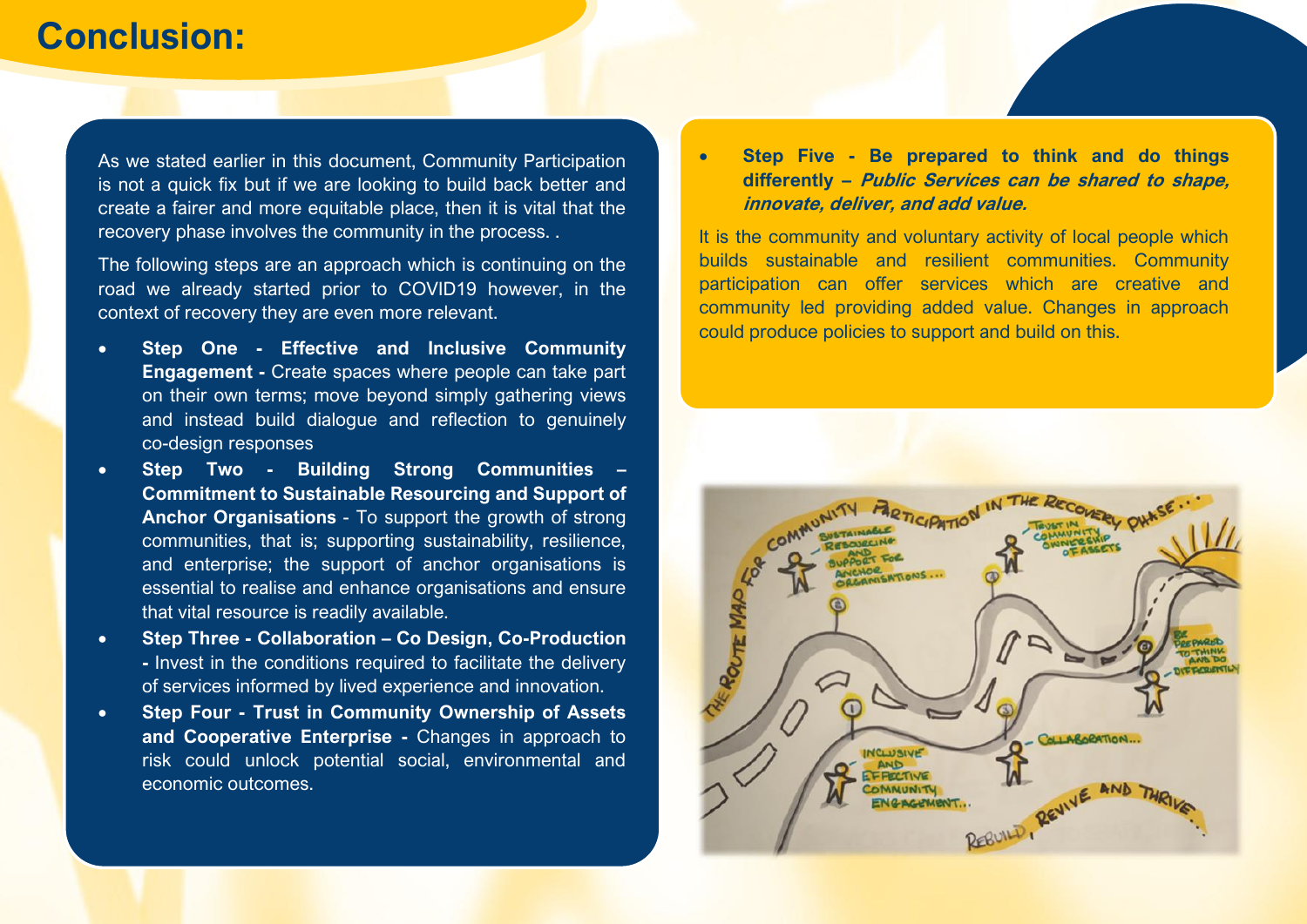The Route Map for Community Participation in the Recovery Phase was prepared for Aberdeenshire Third Sector Strategy Group by Jacky Niven, Kincardineshire Development Partnership. Grateful thanks for contributions made by Dawn Brown of The Garioch Partnership and Duncan Leece of Banffshire Partnership Ltd.

Aberdeenshire Third Sector Strategy Group seeks to bring intermediary organisations and the public sector together with a view to ensuring that the group is involved in strategic discussions with public sector partners. The group enables the Third Sector to become actively involved in shaping agendas rather than reacting to them and facilitates a connecting point for dialogue, discussion and influence so that the Third Sector can better shape planning and decision making in Aberdeenshire on behalf of the area's geographical communities and communities of interest.

#### **Vision Statement**

"A dynamic, purposeful and productive partnership where the Third Sector is recognised as a credible voice through a relationship characterised by mutual clarity, consistency and trust."

#### **Mission Statement**

"Aberdeenshire Third Sector Strategy Group provides a gateway to open and effective dialogue between partners to ensure it is strategically placed to play a powerful, valued and impactful role that is positioned to co-produce, design and shape policies considering the perspective of the Third Sector"

October 2020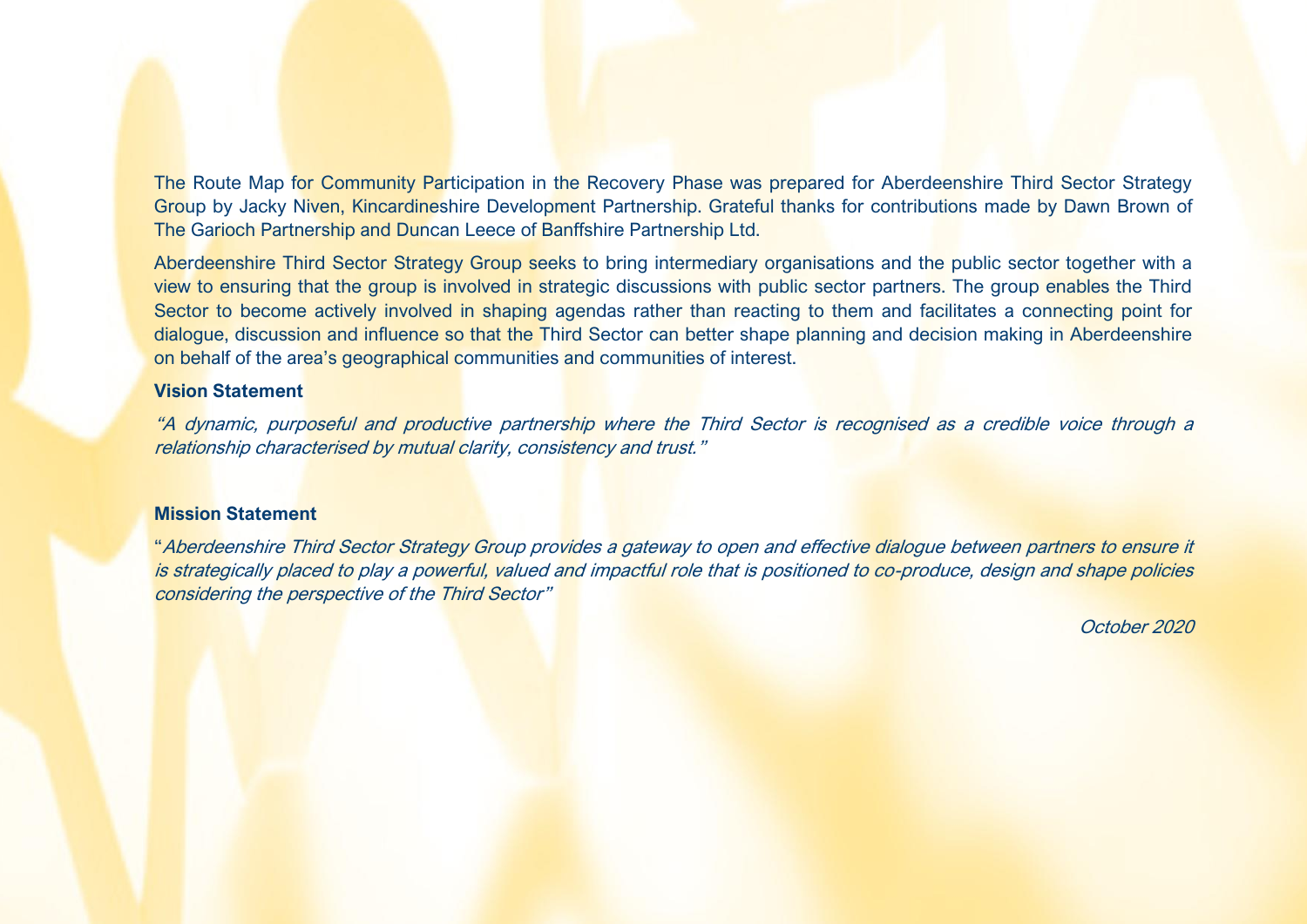